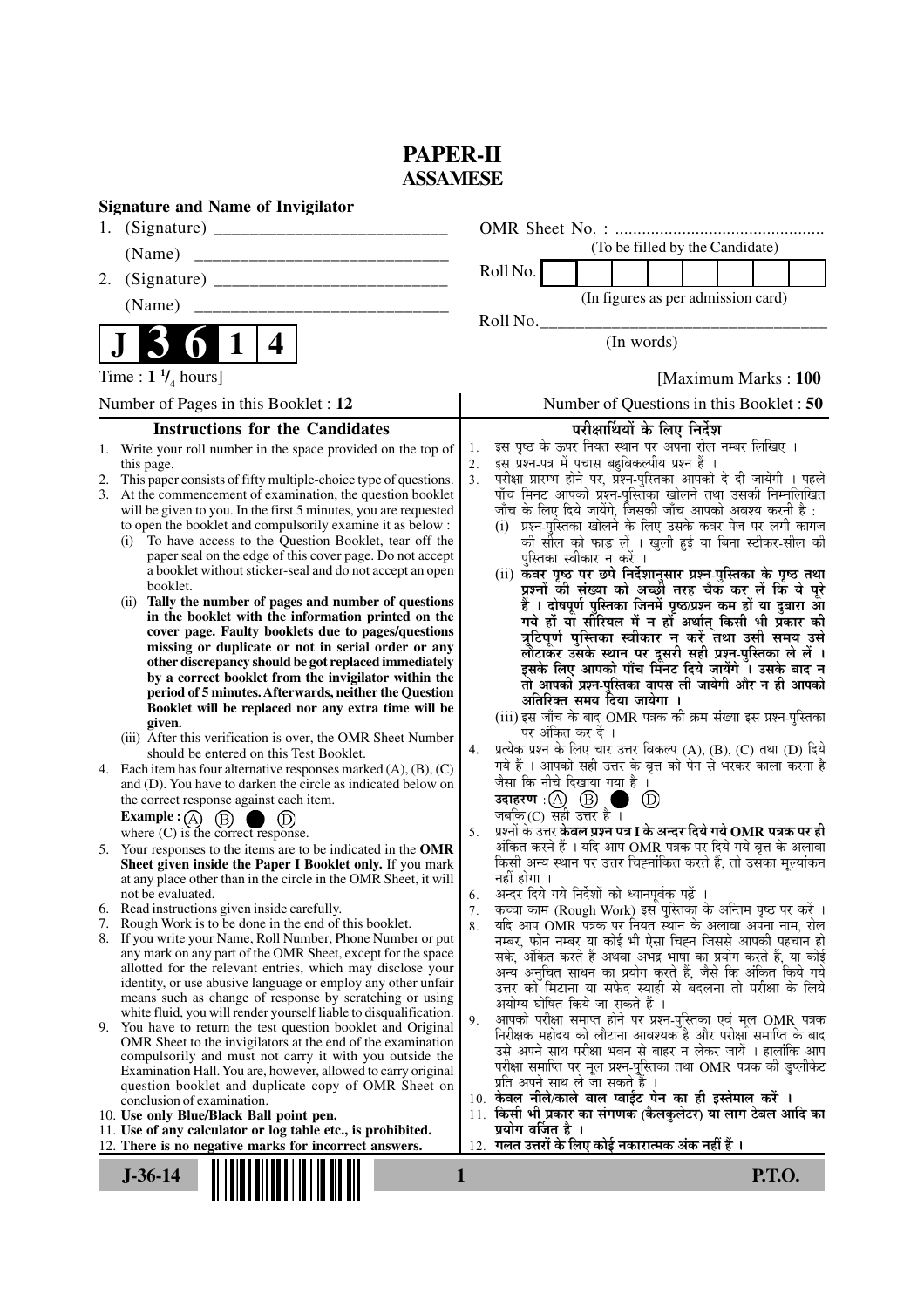## **ASSAMESE** অসমীযা Paper – II প্ৰশ্নকাকত– $\,$ II

- Note: This paper contains fifty (50) objective type questions, each question carrying two (02) marks. Attempt all the questions.
- টোকা : এই প্ৰশ্ন কাকতত বহু বিকৰ্মীয় (৫০) (পঞ্চাছ) টা প্ৰশ্ন আছে । প্ৰতিটো প্ৰশ্নৰ মূল্যাঙ্ক দুই (২) । উত্তৰ পত্ৰত শুদ্ধ উত্তৰটো চিহ্নিত কৰা । সকলো প্ৰশ্নৰ উত্তৰ লিখিবা ।
- ''সমস্ত ৰসক কোনে জানিবাক পাৰে । 1. পখীসৱ উৰয় যেন পখা অনসাৰে ।।'' উক্ত পদফাঁকিৰ ৰচক কোন ?
	- $(A)$  দৰ্গাবৰ কায়স্থ  $(B)$  অনন্ত কন্দলি
	- (C) মাধৱ কন্দলি (D) শংকৰদেৱ
- 'হৰ-গৌৰী সংবাদ' কাৰ ৰচনা ?  $2.$ 
	- (A) কবিৰত্ন সৰস্বতী
	- (B) হেম সৰস্বতী
	- $(C)$  ৰাম সৰস্বতী
	- (D) শুভনাথ দ্বিজ সৰস্বতী
- $3.$ হৰ প্ৰসাদ শাস্ত্ৰীয়ে নেপালৰ দৰবাৰ গ্ৰন্থাগাৰৰ পৰা অনা 'চৰ্য্যাচৰ্যবিনিশ্চয়' নামৰ পৃথিখনৰ মূল গ্ৰন্থখনিৰ নাম -
	- $(A)$  চৰ্য্যাগীতি কোষ $(B)$  দোহাকোষ
	- $(C)$  চৰ্য্যাগীতি  $(D)$  চৰ্য্যাপদ
- ৰাৱণৰ অঙ্গে ৰূপ সীতাৰ বলিল  $\overline{4}$ . অঞ্জন পর্বতে যেন মাণিক জলিল ।। ৰাক্ষসৰ কোলে দেৱী পৰম নিৰ্মল । মেঘক কৰিয়া যেন চন্দ্ৰৰ মণ্ডল ।। উক্ত স্তৱকটিত কি অলংকাৰ প্ৰয়োগ কৰিছে ?  $(B)$  উৎপ্ৰেক্ষা  $(A)$  ৰূপক
	- উপমা (D) ব্যতিৰেক  $(C)$
- 'ৰাতি সেৱা' কোন সংহতিৰ ধৰ্মীয় আচাৰ ? 5.  $(A)$  নিকা সংহতি  $(B)$  কাল সংহতি
	- $(C)$  পুৰুষ সংহতি  $(D)$  ৱহ্ম সংহতি
- 'ফুৰালুঙ্' কোন জনগোষ্ঠীৰ অনুষ্ঠান ? 6.
	- $(B)$  দেউৰী  $(A)$ আহোম  $(D)$  মিচিং

 $(C)$ 

ৰাভা

- 'মাছৰ কুমলীয়া শ'ল  $7.$ দিন দুপৰত, মাউৰা কোঁৱৰ বুঢ়ীমাকৰ ওচৰলৈ গ'ল । উক্ত গীত ফাঁকি কোনটো কাহিনী গীতত পোৱা যায় ?  $(A)$  মণি কোঁৱৰৰ গীত
	- (B) ফল কোঁৱৰৰ গীত
	- (C) বদন বৰফুকনৰ গীত
	- (D) চিকণ সৰিয়হৰ গীত
- তলৰ কোন খন বুৰঞ্জী সূৰ্য্যকুমাৰ ভূঞাৰ 8. সম্পাদিত নহয় ?
	- তৃংখুঙীয়া বুৰঞ্জী  $(A)$
	- দেওধাই অসম বুৰঞ্জী (B)
	- পৰণি অসম বৰঞ্জী  $(C)$
	- সাতসৰী অসম বৰঞ্জী  $(D)$

 $\overline{2}$ 

Paper-II

 $J-36-14$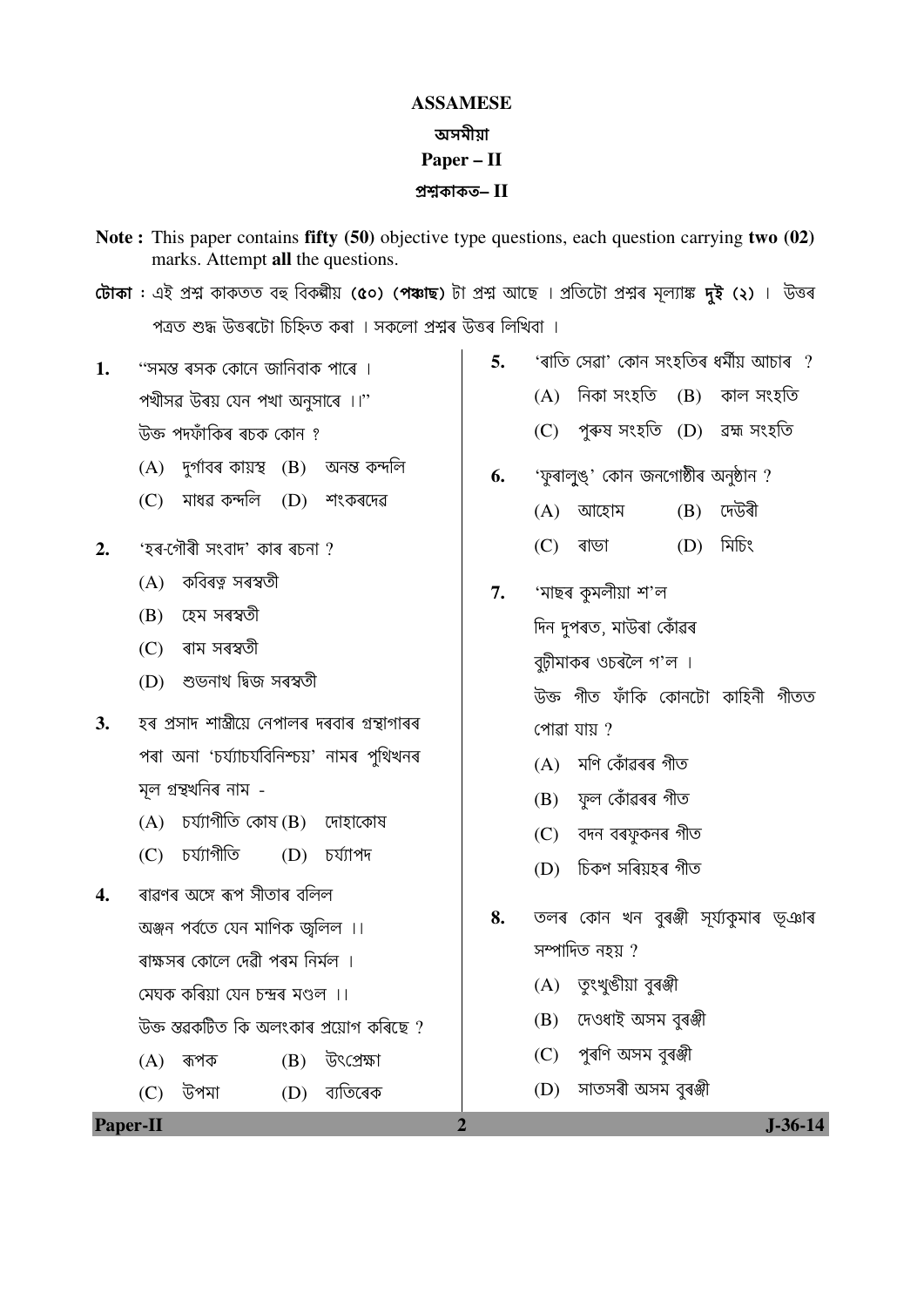- সূৰ্য খড়ি দৈৱজ্ঞই 9. কোচ ৰজাসকলৰ বিৱৰণখন তলত উল্লেখ কৰা কোনটো নামেৰে প্ৰকাশ হৈছে?
	- $(A)$  শিৱ বংশাৱলী
	- (B) ৰাজ ৱংশাৱলী
	- $(C)$  দৰং ৰাজ বংশাৱলী
	- (D) সমুদ্ৰ নাৰায়ণ বংশাৱলী
- নৰকাসুৰৰ চৰিত্ৰ অঙ্কন কৰা শংকৰদেৱৰ 10. নাটখন -
	- $(A)$  ৰুক্মিণী হৰণ  $(B)$  কেলি গোপাল
	- $(C)$  পত্নীপ্ৰসাদ (D) পাৰিজাত হৰণ
- $11.$  তলৰ কোনটো চনলৈকে 'অৰুণোদই সম্বাদ পত্ৰ' প্ৰকাশ পাইছিল ?
	- $(A)$   $\forall$  $(B)$ **SbbO-b8**
	- $(C)$   $\forall$ b $\forall$ b $\exists$ (D) ১৮৮৯-৯০
- কোন শ্ৰেণীৰ শ্ৰদ সমবর্গীয়  $12.$ তলৰ শব্দসাধনমূলক শ্ৰেণীৰ ভিতৰত ধৰা হয় ?
	- $(A)$  খাৱন, গমন, ৰান্ধনি, ফলাম
	- (B) জোনাক, সোণাৰী, ধানতলী, ফুলনি
	- (C) দন্দুৰা, সমনীয়া, মৰমিয়াল, মগনীয়া
	- (D) হাতকৰি, বাবুগিৰি, লাজকুৰিয়া, বোকাময়
- অসমীয়া লিপিৰ বিষয়ে লিখা প্ৰথম জন গ্ৰন্থ  $13.$ প্ৰণেতা -
	- (A) উপেন্দ্ৰনাথ গোস্বামী
	- $(B)$  মহেন্দ্ৰ বৰা
	- $(C)$ সৰ্বেশ্বৰ কটকী
	- $(D)$  নাৰায়ণ দাস

14. লক্ষ্মীনাথ বেজবৰুৱাই বাঁহী কিমান চনলৈকে সম্পাদনা কৰিছিল ?

> $(A)$  ১৯২৬  $(B)$   $\lambda$ 24  $(C)$   $\lambda \lambda b$  $(D)$  ১৯২৯

- 'শব্দাথৌ সহিতৌ কাব্যম্' এই উক্তিটো 15. কাৰ  $?$ 
	- $(A)$  তামহ  $(B)$  বামন
	- $(C)$  দণ্ডী  $(D)$  কৃন্তক
- 'মাইহাং' হ'ল -16.
	- $(A)$  বড়ো ভাষাৰ শব্দ
	- $(B)$  আহোম ভাষাৰ শব্দ
	- (C) ৰাভা ভাষাৰ শব্দ
	- (D) মিচিং ভাষাৰ শব্দ
- 'আলু ৰুইলাম শাৰী শাৰী 17.
	- কলা ৰুইলাম দুই বাড়ী;
	- ভাল কৰে কাটৱে কলা
		- টুচু যাব শশুৰ বাড়ী'।
	- উক্ত গীতটিৰ নামটো হ'ল -
	- (A) টুচু আদৰণী গীত
	- (B) টুচু বৰ বিচৰাৰ গীত
	- (C) টুচু জাগৰণী গীত
	- (D) টুচু বিবাহৰ গীত
- $18.$  চড়ক পূজা পালন কৰা হয় -

3

- $(A)$  ব'হাগ মাহত  $(B)$  জেঠ মাহত
- $(C)$  চ'ত মাহত (D) ফাগুন মাহত

 $J - 36 - 14$ 

Paper-II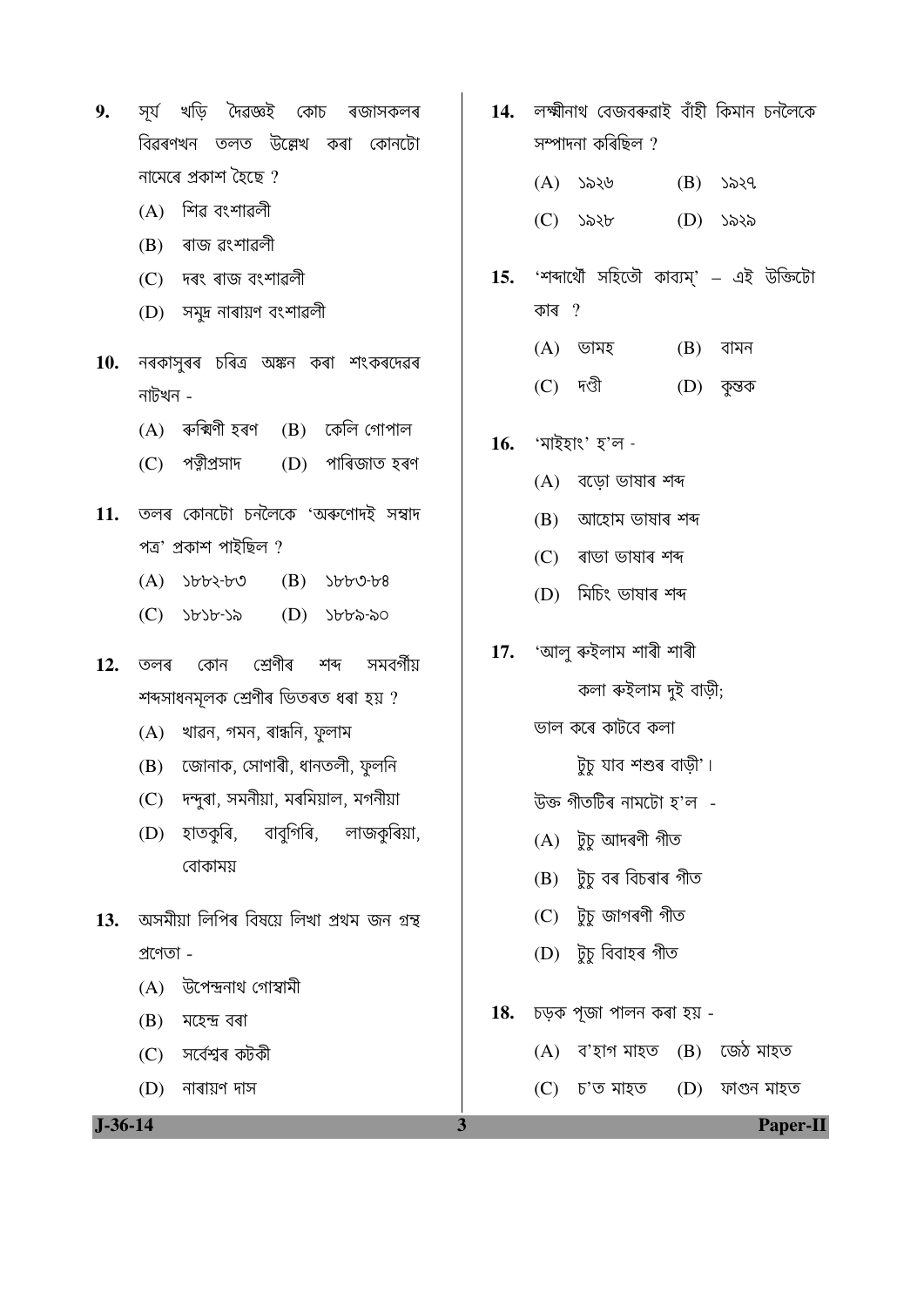- $19.$  'থাক্' ধাতৃ হৈছে -
	- $(A)$  ধ্বন্যাত্মক ধাতৃ  $(B)$  নাম ধাতৃ
	- (C) অনিয়মিত ধাতৃ (D) যৌগিক ধাতৃ
- **20.** লাচিতে আমাৰ কয ধৰ মাৰ

শত্ৰুক কৰি দে বাজ ।

পিচমুৱা হই পিঠি দেখুৱাই

নানিবি দেশৰ লাজ ।।

উক্ত বাক্যটিত প্ৰকাশিত হোৱা 'ৰস' বিধৰ নাম -

- (B) বীভৎস ৰস  $(A)$  কৰুণ ৰস
- (D) বীৰ ৰস (C) ভয়ানক ৰস

তলৰ 21-অৰ পৰা 25-অলৈ থকা প্ৰশ্নসমূহত দিয়া প্ৰতিটো মন্তব্য যুক্তিৰে বিশ্লেষণ কৰি বা কাৰ্যকাৰণ নিৰ্ণয় কৰি (A), (B), (C), (D) চাৰিটা বিকল্প দিয়া হৈছে । তাৰে পৰা শুদ্ধ উত্তৰটো চিহ্নিত কৰা :

- $21.$  তুমি নিৰঞ্জন পাতক ভঞ্জন । দানৱ গঞ্জন গোপিকা ৰঞ্জন ।। উক্ত কবিতাফাঁকিত ব্যৱহৃত অলংকাৰটিৰ নাম -(A) বৃত্তানুপ্ৰাস (B) লাটানুপ্ৰাস (C) অন্ত্যানুপ্ৰাস (D) ছেকানুপ্ৰাস
- 22. হেৰা হেৰা বাটৰুৱা
	- মৰমৰ ভাইহঁত ।

নেৰিবা নেৰিবা মোক

এই মায়া বজাৰত ।।

উক্ত কবিতাফাঁকিত ব্যৱহৃত ছন্দটিৰ নাম -

 $\overline{\mathbf{4}}$ 

- (B) দীৰ্ঘ পয়াৰ (A) হ্ৰস্ব পয়াৰ
- (C) লনি পয়াৰ  $(D)$  দুলড়ী
- অসমীয়া ভাষাত ব্যাকৰণসিদ্ধ লিঙ্গ নাই -23.
	- (A) অসমীয়া ব্যাকৰণত লিঙ্গৰ বিষয়ে আলোচনা পোৱা নাযায় ।
	- (B) লিঙ্গ বিষয়টো অসমীয়া ব্যাকৰণৰ বিষয় নহয় ।
	- (C) অসমীয়া ভাষাত লিঙ্গ ব্যাকৰণে নিৰ্ণয় কৰি নিদিয়ে ।
	- (D) লিঙ্গৰ ভিন্নতা অনুযায়ী অসমীয়া ভাষাত ক্ৰিয়াৰূপৰ সলনি নহয় ।
- 24. অসমীয়া ভাষাৰ নিৰ্দিষ্টতাবাচক সৰ্গবোৰ বিভক্তিমলক সর্গ ।
	- (A) নিৰ্দিষ্টতাবাচক সৰ্গবোৰ বিশেষ্য আৰু বিশেষণ শব্দৰ পাছত যোগ হয় ।
	- (B) নিৰ্দিষ্টতাবাচক সৰ্গবোৰৰ সংযোগে শব্দৰ শ্ৰেণী পৰিবৰ্তন নকৰে ।
	- (C) নিৰ্দিষ্টতাবাচক সৰ্গবোৰে নতুন শব্দ সাধন কৰে ।
	- (D) নিৰ্দিষ্টতাবাচক সৰ্গবোৰে নতুন শব্দ সাধন নকৰে ।
- 'তেল দিলো শলিতা দিলো  $25.$ স্বৰ্গত দিলো বন্তিহে $\cdot$ সন্ধ্যা কালে পূজা কৰো তোমাৰ চৰণহে ।' উক্ত গীতফাঁকি তলৰ কোন শ্ৰেণী গীতৰ অন্তৰ্গত – (A) বিয়া নাম  $(B)$  আই নাম  $(C)$  দুৰ্গা নাম  $(D)$  যোৰা নাম

Paper-II

 $J - 36 - 14$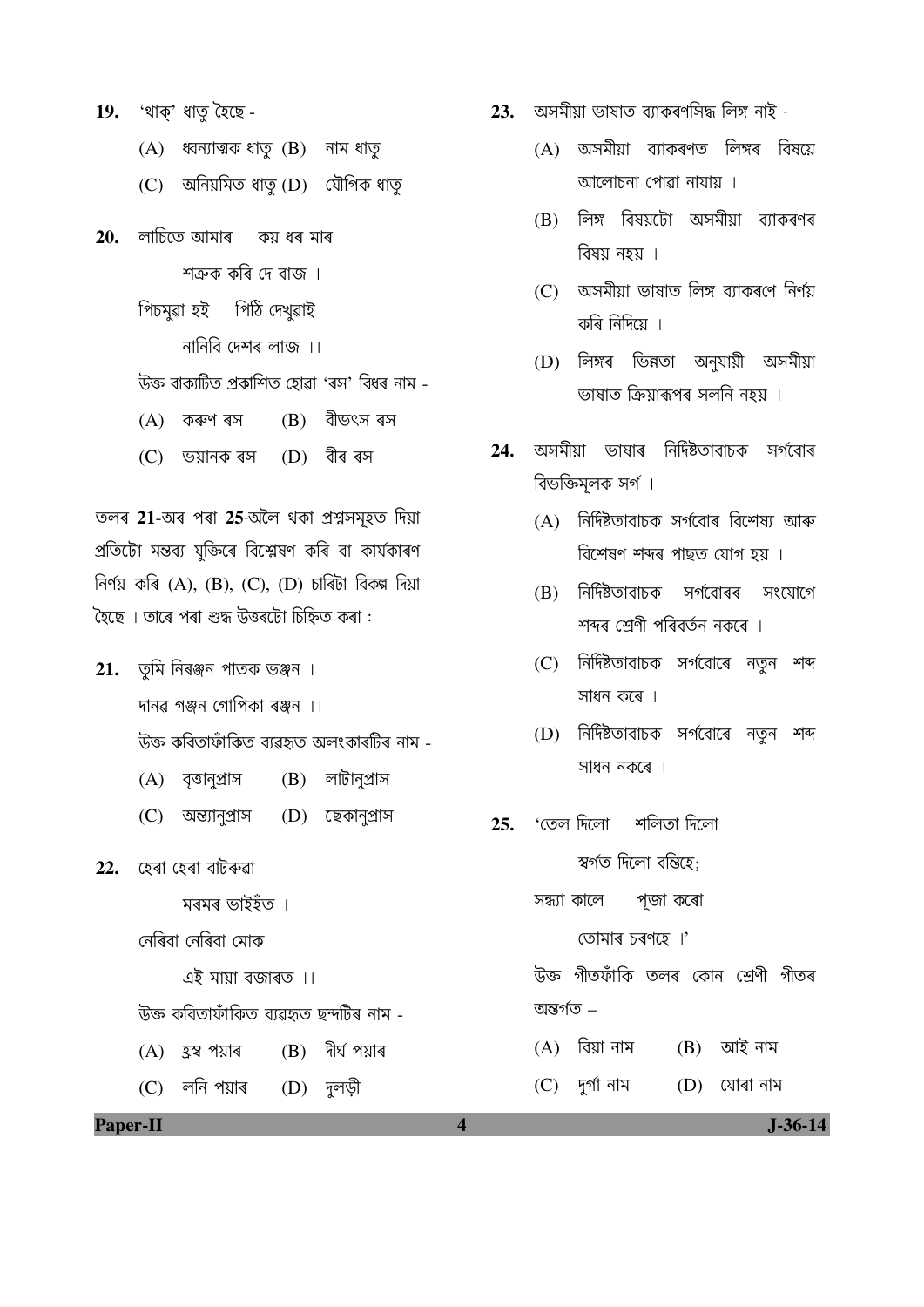তলৰ 26-ৰ পৰা 30-লৈ থকা প্ৰতিটো প্ৰশ্নৰ লগত চাৰিটাকৈ প্ৰসঙ্গ দিয়া আছে আৰু উত্তৰ স্বৰূপে সেই প্ৰসঙ্গসমূহৰ পৰা চাৰিটা বিকল্প জোঁট (combination)  $(A), (B), (C), (D)$  দিয়া আছে । শুদ্ধ উত্তৰটো বাছি উলিওৱা:

- 26. একাধাৰে গীত আৰু উপন্যাস ৰচনাত সিদ্ধ হস্ত দুজন লেখক -
	- লীলা গগৈ  $i$ .  $ii.$ নৱকান্ত বৰুৱা
	- দণ্ডিনাথ কলিতা।v হিতেশ ডেকা iii.
	- $(A)$  ii আৰু iv (B) i আৰু iv
	- $(C)$  i আৰু ii  $(D)$  ii আৰু iii
- ভ্ৰমণ কাহিনীকাৰ আৰু গল্প-লেখকৰূপে পৰিচিত -27.
	- নগেন শইকীয়া ii. যোগেশ দাস  $\mathbf{i}$ .
	- লক্ষ্মীনন্দন বৰা iii. ভবেন বৰুৱা  $iv$ .
	- $(A)$  i আৰু iv (B) ii আৰু iii
	- $(C)$  i আৰু iii  $(D)$  iii আৰু iv
- একাধাৰে ভাষাবিদ আৰু অনুবাদক -28.
	- $\mathbf{i}$ . সত্যেন্দ্ৰ নাৰায়ণ গোস্বামী
	- $ii.$ নগেন ঠাকুৰ
	- গোলোকচন্দ্ৰ গোস্বামী iii.
	- ভীমকান্ত বৰুৱা  $iv.$
	- $(A)$  i আৰু iii  $(B)$  i আৰু ii
	- $(C)$  ii আৰু iv  $(D)$  ii আৰু iii
- একাধাৰে কবি আৰু নাট্যকাৰ -29.
	- অতৃলচন্দ্ৰ হাজৰিকা  $\mathbf{i}$ .
	- গণেশ গগৈ ii.

 $J - 36 - 14$ 

- iii. ৰঘুনাথ চৌধাৰী
- $iv$ . সাৰদাকান্ত বৰদলৈ
- $(A)$  i আৰু iv  $(B)$  i আৰু iii
- 
- $(C)$ ii আৰু iii  $(D)$ i আৰু ii
- 30. সাহিত্য অকাদেমি বঁটা বিজয়ী দুজন লেখক হ'ল -
	- $\mathbf{i}$ . নিৰুপমা বৰগোহাঞি
	- মামনি ৰয়চম গোস্বামী  $ii.$
	- $iii.$ লক্ষহীৰা দাস
	- এলি আহমেদ  $iv.$
	- $(A)$  i আৰু iii  $(B)$  ii আৰু iv
	- $(C)$  i আৰু ii (D) ii আৰু iii

 $31$ -ৰ পৰা 45-লৈ দিয়া প্ৰশ্নসমূহৰ 'ক' স্তম্ভত দিয়া বিষয়ৰ লগত সম্পৰ্ক থকা 'খ' স্তম্ভত দিয়া বিষয়সমূহ মিলাই (A), (B), (C), (D) এই চাৰিটা বিকৰ দেখুওৱা হৈছে । তাৰে পৰা শুদ্ধ বিকল্পটো চিহ্নিত কৰা ।

| 31. | 'ক' স্তম্ভ                          |                                  |                                                                                                                                                                                                                                                                                                            |  | 'খ' স্তম্ভ               |                                        |  |  |  |
|-----|-------------------------------------|----------------------------------|------------------------------------------------------------------------------------------------------------------------------------------------------------------------------------------------------------------------------------------------------------------------------------------------------------|--|--------------------------|----------------------------------------|--|--|--|
|     |                                     |                                  |                                                                                                                                                                                                                                                                                                            |  | a. সোণাপতি  i.  সাহিত্য- |                                        |  |  |  |
|     | দেৱ শৰ্মা                           |                                  |                                                                                                                                                                                                                                                                                                            |  | আলোচনা                   |                                        |  |  |  |
|     |                                     | b. তীৰ্থনাথ শৰ্মা ii. ৰমন্যাসবাদ |                                                                                                                                                                                                                                                                                                            |  |                          |                                        |  |  |  |
|     | c. ত্রৈলোক্যনাথ iii. সাহিত্য বিদ্যা |                                  |                                                                                                                                                                                                                                                                                                            |  |                          |                                        |  |  |  |
|     | গোস্বামী                            |                                  |                                                                                                                                                                                                                                                                                                            |  | পৰিক্ৰমা                 |                                        |  |  |  |
|     |                                     |                                  |                                                                                                                                                                                                                                                                                                            |  |                          | d. মহেন্দ্ৰ বৰা      iv.  সাহিত্যৰ সাজ |  |  |  |
|     |                                     |                                  |                                                                                                                                                                                                                                                                                                            |  |                          | $\mathbf d$                            |  |  |  |
|     |                                     |                                  |                                                                                                                                                                                                                                                                                                            |  | $\overline{\text{iii}}$  | iv                                     |  |  |  |
|     |                                     |                                  |                                                                                                                                                                                                                                                                                                            |  |                          | $\overline{\mathbf{u}}$                |  |  |  |
|     |                                     |                                  |                                                                                                                                                                                                                                                                                                            |  |                          | $\mathbf{i}$                           |  |  |  |
|     |                                     |                                  | $\begin{array}{ccccccccc} & & & a & & b & & c \\ (A) & & \mathrm{i} \mathrm{i} & & \mathrm{i} & & \mathrm{iii} \\ (B) & & \mathrm{i} \mathrm{v} & & \mathrm{iii} & & \mathrm{i} \\ (C) & & \mathrm{iii} & & \mathrm{iv} & & \mathrm{ii} \\ (D) & & \mathrm{i} & & \mathrm{ii} & & \mathrm{iv} \end{array}$ |  |                          | $\overline{\mathbf{iii}}$              |  |  |  |
| 32. | 'ক' স্তম্ভ                          |                                  |                                                                                                                                                                                                                                                                                                            |  | 'খ' স্তম্ভ               |                                        |  |  |  |
|     | $a.$ গতি                            |                                  |                                                                                                                                                                                                                                                                                                            |  | i. সত্যেন্দ্ৰ নাৰায়ণ    |                                        |  |  |  |
|     |                                     |                                  |                                                                                                                                                                                                                                                                                                            |  | গোস্বামী                 |                                        |  |  |  |
|     |                                     |                                  | $b.$ ৰামধেনু ii.                                                                                                                                                                                                                                                                                           |  | অম্বিকাগিৰি              |                                        |  |  |  |
|     |                                     |                                  |                                                                                                                                                                                                                                                                                                            |  | ৰায়চৌধুৰী               |                                        |  |  |  |

iii. ভূপেন হাজৰিকা c. পূর্বাকাশ iv. বীৰেন্দ্ৰ কুমাৰ d. চেতনা চারার্মন্ত  $\mathbf{h}$  $\mathcal{C}$  $\mathsf{d}$ a  $\overline{\mathbf{i}}$  $(A)$  $\mathbf{i}$  $\mathbf{ii}$  $iv$  $(B)$  $\mathbf{ii}$ iii  $iv$  $\mathbf{i}$ 

 $iv$ 

 $\mathbf{i}$ 

 $\mathbf{i}$ 

iii

 $(C)$ 

 $(D)$ 

iii

iv

**Paper-II** 

iii

 $\mathbf{ii}$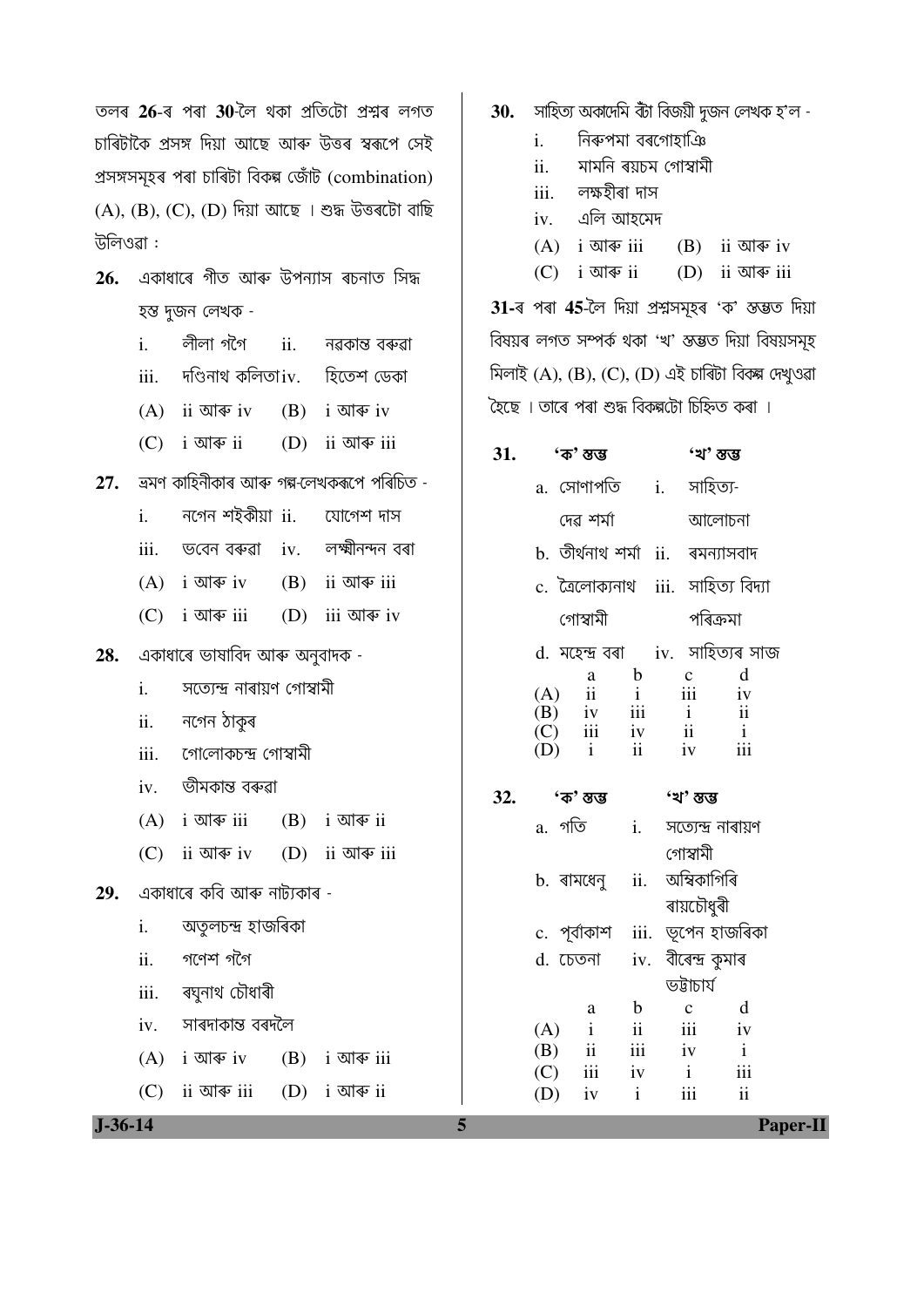| 33.      |                                          | 'ক' স্তম্ভ         |              |              | 'খ' স্তম্ভ               | 35.                        |                                  | 'ক' স্তম্ভ                  |              | 'খ' স্তম্ভ                               |               |  |  |  |
|----------|------------------------------------------|--------------------|--------------|--------------|--------------------------|----------------------------|----------------------------------|-----------------------------|--------------|------------------------------------------|---------------|--|--|--|
|          | a. দাৱনী<br>$\mathbf{i}$ .               |                    |              |              | বিশেষণ                   |                            |                                  | a. ডিমাছা<br>$\mathbf{i}$ . |              |                                          | পয়চাংকেন     |  |  |  |
|          | ii.<br>b. ৰূপহ                           |                    |              | বিশেষ্য      |                          |                            | b. নেপালী<br>ii.                 |                             |              | প:ৰাগ                                    |               |  |  |  |
|          | c. ঘনে-ঘনে                               |                    |              |              | iii. ধ্বন্যাত্মক শব্দ    |                            |                                  | c. মিচিং<br>iii. তীজ        |              |                                          |               |  |  |  |
|          | d. জিৰ্ জিৰ্ iv. ক্ৰিয়া বিশেষণ          |                    |              |              |                          |                            | d. চিংফৌ                         |                             |              | iv. গেৰবা                                |               |  |  |  |
|          |                                          | $\rm{a}$           | $\mathbf b$  | $\mathbf C$  | d                        |                            |                                  |                             |              |                                          |               |  |  |  |
|          | (A)                                      | $\mathbf{ii}$      | $\mathbf{i}$ | iv           | iii                      |                            |                                  | a                           | $\mathbf b$  | $\mathbf C$                              | d             |  |  |  |
|          | (B)                                      | iii                | ii           | iii          | iv                       |                            | (A)                              | $\mathbf{ii}$               | iv           | $\mathbf{i}$                             | iii           |  |  |  |
|          | (C)                                      | iv                 | iii          | ii           | $\mathbf{i}$             |                            | (B)                              | iii                         | ii           | iv                                       | $\mathbf{i}$  |  |  |  |
|          | (D)                                      | $\mathbf{i}$       | iv           | $\mathbf{i}$ | $\rm ii$                 |                            | (C)                              | iv                          | iii          | ii                                       | $\mathbf{i}$  |  |  |  |
|          |                                          |                    |              |              |                          |                            | (D)                              | $\mathbf{i}$                | $\rm ii$     | iii                                      | iv            |  |  |  |
| 34.      |                                          | 'ক' স্তম্ভ         |              |              | 'খ' ম্ভম্ভ               |                            |                                  |                             |              |                                          |               |  |  |  |
|          | a. Descriptive                           |                    |              |              | Suniti                   | 36.                        | 'ক' স্তম্ভ                       |                             |              |                                          | 'খ' ম্ভম্ভ    |  |  |  |
|          | Catalogue of                             |                    |              |              | Kumar                    |                            |                                  |                             |              |                                          |               |  |  |  |
|          | Assamese<br>Manuscript                   |                    |              |              | Chatterji                |                            |                                  |                             |              | a.  সুবাসিত যি<br>i.<br>হীৰেন ভট্টাচাৰ্য |               |  |  |  |
|          |                                          | b. Studies in the  |              | ii.          | Birinchi                 |                            | যন্ত্ৰণা                         |                             |              |                                          |               |  |  |  |
|          | literature of<br>Kumar<br>Assam<br>Barua |                    |              |              |                          |                            | b. সুগন্ধি পখিলা ii. ভবেন বৰুৱা  |                             |              |                                          |               |  |  |  |
|          | c. Assamese<br>iii.                      |                    |              |              | Surjya                   |                            | সনন্ত তাঁতী<br>iii.<br>c. সোণালী |                             |              |                                          |               |  |  |  |
|          |                                          | Literature         |              |              | Kumar                    |                            | জাহাজ                            |                             |              |                                          |               |  |  |  |
|          |                                          | d. The origin      |              |              | Bhuyan<br>iv. Hemchandra |                            |                                  |                             |              |                                          |               |  |  |  |
|          |                                          | and                |              |              | Goswami                  | d. মই মানুহৰ iv. কৰবী ভেকা |                                  |                             |              |                                          |               |  |  |  |
|          | development                              |                    |              |              |                          |                            | অমল উৎস                          |                             |              |                                          | হাজৰিকা       |  |  |  |
|          | of the Bengali                           |                    |              |              |                          |                            |                                  |                             | $\mathbf b$  |                                          | $\mathbf d$   |  |  |  |
|          |                                          | Language           |              |              |                          |                            |                                  | $\rm{a}$                    |              | $\mathbf C$                              |               |  |  |  |
|          |                                          | $\mathbf{a}$       | $\mathbf b$  | $\mathbf{C}$ | $\mathbf d$              |                            | (A)                              | $\mathbf{i}$                | $\rm ii$     | iii                                      | iv            |  |  |  |
|          | (A)                                      | $\mathbf{i}$<br>ii | ii<br>iii    | iii<br>iv    | iv<br>$\mathbf{i}$       |                            | (B)                              | iv                          | $\mathbf{i}$ | $\rm ii$                                 | iii           |  |  |  |
|          | (B)<br>(C)                               | $\rm iii$          | iv           | $\mathbf{i}$ | $\rm ii$                 |                            | (C)                              | $\ddot{\mathbf{i}}$         | iii          | $\mathbf{i}$                             | iv            |  |  |  |
|          | (D)                                      | iv                 | iii          | ii           | $\mathbf{i}$             |                            | (D)                              | $\,$ iii                    | $\mathbf{i}$ | iv                                       | $\rm ii$      |  |  |  |
| Paper-II |                                          |                    |              |              |                          | 6                          |                                  |                             |              |                                          | $J - 36 - 14$ |  |  |  |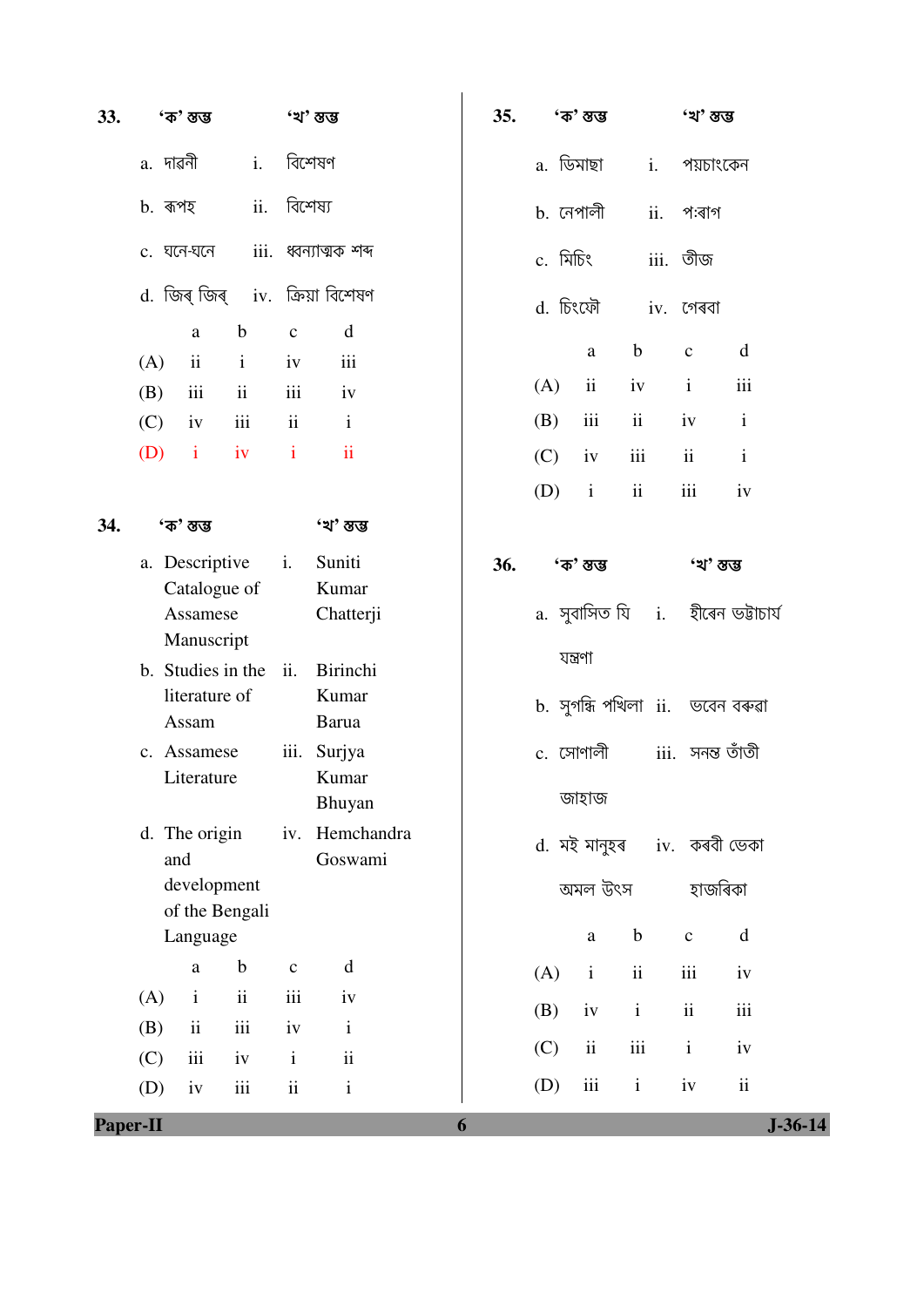| 37. |                                | 'ক' স্তম্ভ                |                |               | 'খ' ম্ভ                                    | 39. |            | 'ক' স্তম্ভ   |                               |              | 'খ' স্তম্ভ                              |  |
|-----|--------------------------------|---------------------------|----------------|---------------|--------------------------------------------|-----|------------|--------------|-------------------------------|--------------|-----------------------------------------|--|
|     |                                | a. ভাষাবিজ্ঞান            | $\mathbf{i}$ . |               | ভগৱান মৰল                                  |     |            |              |                               |              | a. দেউৰী সংস্কৃতি i. ভৃগুমণি কাগয়ুং    |  |
|     |                                |                           |                |               | b. ভাষাবিজ্ঞানৰ ii. উপেন্দ্ৰনাথ গোস্বামী   |     |            |              |                               |              | b. মিচিং সংস্কৃতিৰ ii. ডম্বৰুধৰ দেউৰী   |  |
|     |                                | ভূমিকা                    |                |               |                                            |     |            | আলেখ্য       |                               |              |                                         |  |
|     |                                | c. ভাষাতত্ব               |                |               | iii.   ৰমেশ পাঠক                           |     |            |              | c. বড়ো কছাৰীৰ iii. বাণীকান্ত |              |                                         |  |
|     |                                | d. আধুনিক iv. দীপ্তি ফুকন |                |               |                                            |     |            |              | সমাজ আৰু                      |              | কাকতি                                   |  |
|     |                                | ভাষাবিজ্ঞান               |                |               | পাটগিৰি                                    |     |            | সংস্কৃতি     |                               |              |                                         |  |
|     |                                | a                         | $\mathbf b$    | $\mathbf{C}$  | d                                          |     |            |              |                               |              | d. কলিতা জাতিৰ iv. ভবেন নাৰ্জী          |  |
|     | (A)<br>(B)                     | ii iii<br>$i$ ii          |                |               | $iv$ $i$<br>iii iv                         |     |            | ইতিবৃত্ত     |                               |              |                                         |  |
|     | (C)                            |                           | iii iv i ii    |               |                                            |     |            | a            | $\mathbf b$                   | $\mathbf{C}$ | d                                       |  |
|     | (D)                            | iv                        | $\mathbf{i}$   | $\mathbf{ii}$ | iii                                        |     |            |              | $(A)$ i ii<br>$ii$ $i$        | iii          | iv<br>iii                               |  |
|     |                                |                           |                |               |                                            |     | (B)<br>(C) | iv           | iii                           | iv<br>ii     | $\mathbf{i}$                            |  |
| 38. |                                | 'ক' স্তম্ভ                |                |               | 'খ' স্তম্ভ                                 |     | (D)        | iii          | iv                            | $\mathbf{i}$ | $\overline{\mathbf{i}}$                 |  |
|     |                                | $a.$ অসমীয়া $i.$         |                |               | সত্যেন্দ্ৰনাথ                              |     |            |              |                               |              |                                         |  |
|     |                                | সাহিত্যত দৃষ্টিপাত        |                |               | শৰ্মা                                      | 40. | 'ক' স্তম্ভ |              |                               |              | 'খ' ম্ভ                                 |  |
|     |                                |                           |                |               | b. অসমীয়া সাহিত্যৰ ii. সত্যেন্দ্ৰ নাৰায়ণ |     |            |              |                               |              | a. বাঘে টাপুৰ        i.    নগেন শইকীয়া |  |
|     |                                | ৰূপৰেখা                   |                |               | গোস্বামী                                   |     |            | ৰাতি         |                               |              |                                         |  |
|     |                                |                           |                |               | c. অসমীয়া সাহিত্যৰ iii. মহেশ্বৰ নেওগ      |     |            |              | b. বন্ধ কোঠাত                 |              | ii.    অপূর্ব শর্মা                     |  |
|     |                                | সমীক্ষাত্মক               |                |               |                                            |     |            | ধুমুহা       |                               |              |                                         |  |
|     |                                | ইতিবৃত্ত                  |                |               |                                            |     |            |              | c. বেলি ফুলৰ                  |              | iii. যোগেশ দাস                          |  |
|     |                                |                           |                |               | d. অসমীয়া সাহিত্যৰ iv. হেমন্ত কুমাৰ       |     |            | সপোন         |                               |              |                                         |  |
|     |                                | কথা                       |                |               | শৰ্মা                                      |     |            |              |                               |              | d. পৃথিবীৰ অসুখ iv. অণিমা দত্ত          |  |
|     |                                | $\rm{a}$                  | $\mathbf b$    | $\mathbf{C}$  | d                                          |     |            | $\rm{a}$     | $\mathbf b$                   | $\mathbf c$  | d                                       |  |
|     | (A)                            | $\mathbf{i}$              | $\rm ii$       | iii           | iv                                         |     | (A)        | iii          | $\rm ii$                      | $\mathbf{i}$ | iv                                      |  |
|     | (B)                            | iv                        | $\,$ iii       | $\mathbf{i}$  | $\,$ ii                                    |     | (B)        | iv           | $\,$ iii                      | $\rm ii$     | $\mathbf{i}$                            |  |
|     | (C)                            | ii                        | iv             | $\rm ii$      | $\mathbf{i}$                               |     | (C)        | ii           | $\mathbf{i}$                  | iv           | $\,$ iii                                |  |
|     | (D)                            | iii                       | $\mathbf{i}$   | iv            | $\overline{\mathbf{u}}$                    |     | (D)        | $\mathbf{i}$ | $\rm ii$                      | iii          | iv                                      |  |
|     | $J - 36 - 14$<br>Paper-II<br>7 |                           |                |               |                                            |     |            |              |                               |              |                                         |  |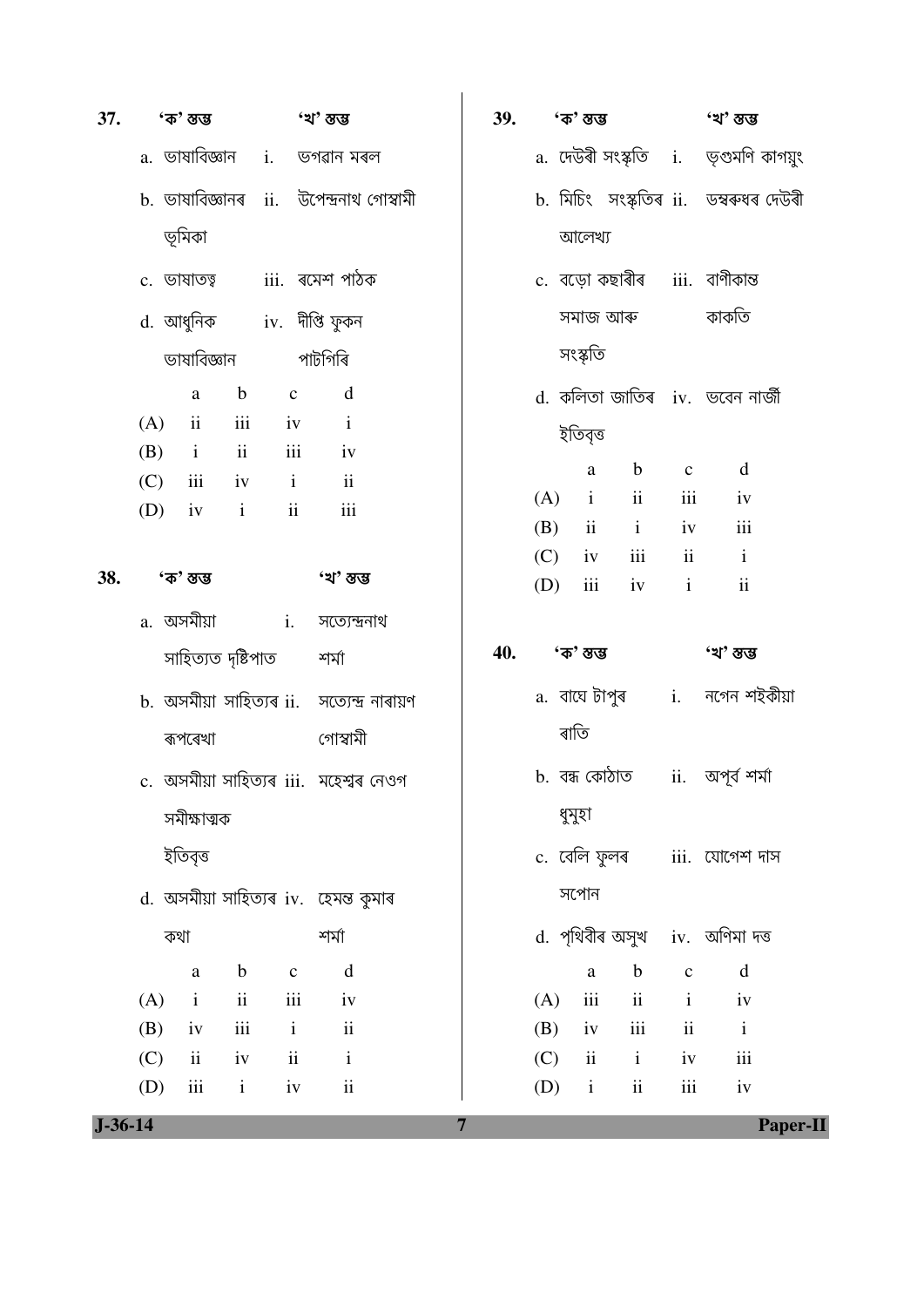| 41.      |                    | 'ক' স্তম্ভ                  |                                           |                                | 'খ' স্তম্ভ                              |                          | 43.                             |                                           | 'ক' স্তম্ভ          |                                         |                         | 'খ' ম্ভম্ভ                            |
|----------|--------------------|-----------------------------|-------------------------------------------|--------------------------------|-----------------------------------------|--------------------------|---------------------------------|-------------------------------------------|---------------------|-----------------------------------------|-------------------------|---------------------------------------|
|          |                    |                             |                                           |                                | a. পলাশৰ জুই i. বীৰেন্দ্ৰকুমাৰ          |                          |                                 |                                           | a. Ablant           |                                         | i.                      | অপিনিহিতি                             |
|          |                    | নুমাল এতিয়া                |                                           |                                | ভট্টাচাৰ্য                              |                          |                                 |                                           | b. Assimilation     |                                         | ii.                     | অপশ্ৰুতি                              |
|          |                    | b. বিষ্ণু ৰাভা,         ii. |                                           |                                | নৱকান্ত                                 |                          |                                 |                                           | c. Epenthesis       |                                         |                         | iii. মূৰ্ষন্যীভৱন                     |
|          |                    | এতিয়া কিমান                |                                           |                                | বৰুৱা                                   |                          |                                 |                                           |                     | d. Cerebralisation                      | iv.                     | সমীভৱন                                |
|          |                    | ৰাতি                        |                                           |                                |                                         |                          |                                 |                                           | $\rm{a}$            | $\mathbf b$                             | $\mathbf C$             | $\mathbf d$                           |
|          |                    |                             |                                           |                                | c. সি বিচৰা চিঠিখন iii. কেশৱ মহন্ত      |                          |                                 | (A)                                       | $\ddot{\mathbf{i}}$ | iv                                      | $\mathbf{i}$            | iii                                   |
|          |                    | আজিও নাহিল                  |                                           |                                |                                         |                          |                                 | (B)<br>(C)                                | $\mathbf{i}$<br>iii | $\overline{\mathbf{u}}$<br>$\mathbf{i}$ | iii<br>iv               | iv<br>ii                              |
|          |                    | d. আঘোণৰ                    |                                           |                                | iv. মহেন্দ্ৰ বৰা                        |                          |                                 | (D)                                       | iv                  | iii                                     | $\overline{\mathbf{u}}$ | $\mathbf{i}$                          |
|          |                    |                             | কুঁৱলীয়ে বাটডেটি                         |                                |                                         |                          |                                 |                                           |                     |                                         |                         |                                       |
|          |                    | কৰিছে আমনি                  |                                           |                                |                                         |                          | 44.                             |                                           | 'ক' স্তম্ভ          |                                         |                         | 'খ' স্তম্ভ                            |
|          |                    | a                           | b                                         | $\mathbf{C}$                   | d                                       |                          |                                 |                                           |                     |                                         |                         | a. -কণ (ল'ৰাকণ) i. বহুবচনাত্মক -      |
|          | (A)                | $\mathbf{i}$                | $\overline{\mathbf{i}}$                   | iii                            | iv                                      |                          |                                 |                                           |                     |                                         |                         | প্ৰত্যয়                              |
|          | (B)<br>(C)         | iii<br>iv                   | $\mathbf{i}$<br>$\overline{\mathbf{iii}}$ | iv<br>$\overline{\mathbf{i}}$  | $\overline{\mathbf{u}}$<br>$\mathbf{i}$ |                          |                                 |                                           |                     |                                         |                         | b. -বোৰ (ঘৰবোৰ) ii. নিৰ্দিষ্টতাবাচক - |
|          | (D)                | $\rm ii$                    | $\mathbf{i}$                              | iv                             | iii                                     |                          |                                 |                                           |                     |                                         |                         | প্রত্যয়                              |
| 42.      |                    | 'ক' স্তম্ভ                  |                                           |                                | 'খ' স্তম্ভ                              |                          |                                 | c. -চোন                                   |                     |                                         |                         | iii. অনিৰ্দিষ্টতাবাচক                 |
|          | a. নিবিড় বনেযে i. |                             |                                           | কেশৱ মহন্ত                     |                                         | (আহিবাচোন)<br>- প্রত্যয় |                                 |                                           |                     |                                         |                         |                                       |
|          | মাতিছে যা          |                             |                                           |                                |                                         |                          |                                 | d. -মান (দুখনমান) iv.  স্বাৰ্থিক প্ৰত্যয় |                     |                                         |                         |                                       |
|          |                    |                             |                                           |                                |                                         |                          |                                 |                                           | a                   | $\mathbf b$                             | $\mathbf c$             | d                                     |
|          |                    |                             |                                           |                                | b. চকুজুৰাই    ৰূপে ii.   নিৰ্মল প্ৰভা  |                          |                                 | (A)                                       | $\mathbf{i}$        | $\overline{\mathbf{u}}$                 | iii                     | iv                                    |
|          |                    |                             | যাৰ সি মন জুৰাব                           |                                | বৰদলৈ                                   |                          |                                 | (B)                                       | $ii$ $i$            |                                         | iv                      | iii                                   |
|          |                    | পাৰেনে                      |                                           |                                |                                         |                          |                                 | (C)                                       | iii                 | iv                                      | $\overline{\mathbf{u}}$ | $\bf{i}$                              |
|          |                    | c. প-কাধানৰ মাজে iii. ভূপেন |                                           |                                |                                         |                          |                                 |                                           |                     | $(D)$ iv iii ii i                       |                         |                                       |
|          |                    | মাজে সৰু সৰু                |                                           |                                | হাজৰিকা                                 |                          | 45.                             |                                           | 'ক' স্তম্ভ          |                                         | 'খ' ম্ভ                 |                                       |
|          |                    | আলি                         |                                           |                                |                                         |                          |                                 |                                           | a. জেলিয়াং         | $i$ .                                   | অসম                     |                                       |
|          |                    |                             |                                           |                                | d. পৰহি পুৱাতে iv. ৰুদ্ৰ বৰুৱা          |                          |                                 | $b.$ নিচি                                 |                     | ii.                                     | নগালেণ্ড                |                                       |
|          |                    | টুলুঙা নাৱতে                |                                           |                                |                                         |                          |                                 |                                           |                     |                                         | iii. অৰুণাচল            |                                       |
|          | ৰংমন মাছলৈ         |                             |                                           |                                |                                         |                          | c. আইতন<br>d. লুচাই iv. মিজোৰাম |                                           |                     |                                         |                         |                                       |
|          |                    | গ'ল                         |                                           |                                |                                         |                          |                                 |                                           | a                   | $\mathbf b$                             | $\mathbf{C}$            | d                                     |
|          |                    | a                           | $\mathbf b$                               | $\mathbf C$                    | d                                       |                          |                                 | (A)                                       | $\mathbf{i}$        | $\rm ii$                                | iv                      | iii                                   |
|          | (A)                | $\overline{\mathbf{u}}$     | $\mathbf{i}$                              | iv                             | iii                                     |                          |                                 | (B)                                       | iv                  | iii                                     | $\ddot{\mathbf{i}}$     | $\mathbf{i}$                          |
|          | (B)<br>(C)         | iv<br>$\mathbf{i}$          | iii<br>$\mathbf{ii}$                      | $\overline{\mathbf{u}}$<br>iii | $\,$ i<br>$\frac{1}{1}$                 |                          |                                 | (C)                                       | ii                  | $\,$ iii                                | $\mathbf{i}$            | iv                                    |
|          | (D)                | iii                         | iv                                        | $\mathbf{i}$                   | $\rm ii$                                |                          |                                 | (D)                                       | iii                 | iv                                      | $\mathbf{i}$            | $\overline{\textbf{ii}}$              |
| Paper-II |                    |                             |                                           |                                |                                         |                          |                                 |                                           |                     |                                         | $J - 36 - 14$           |                                       |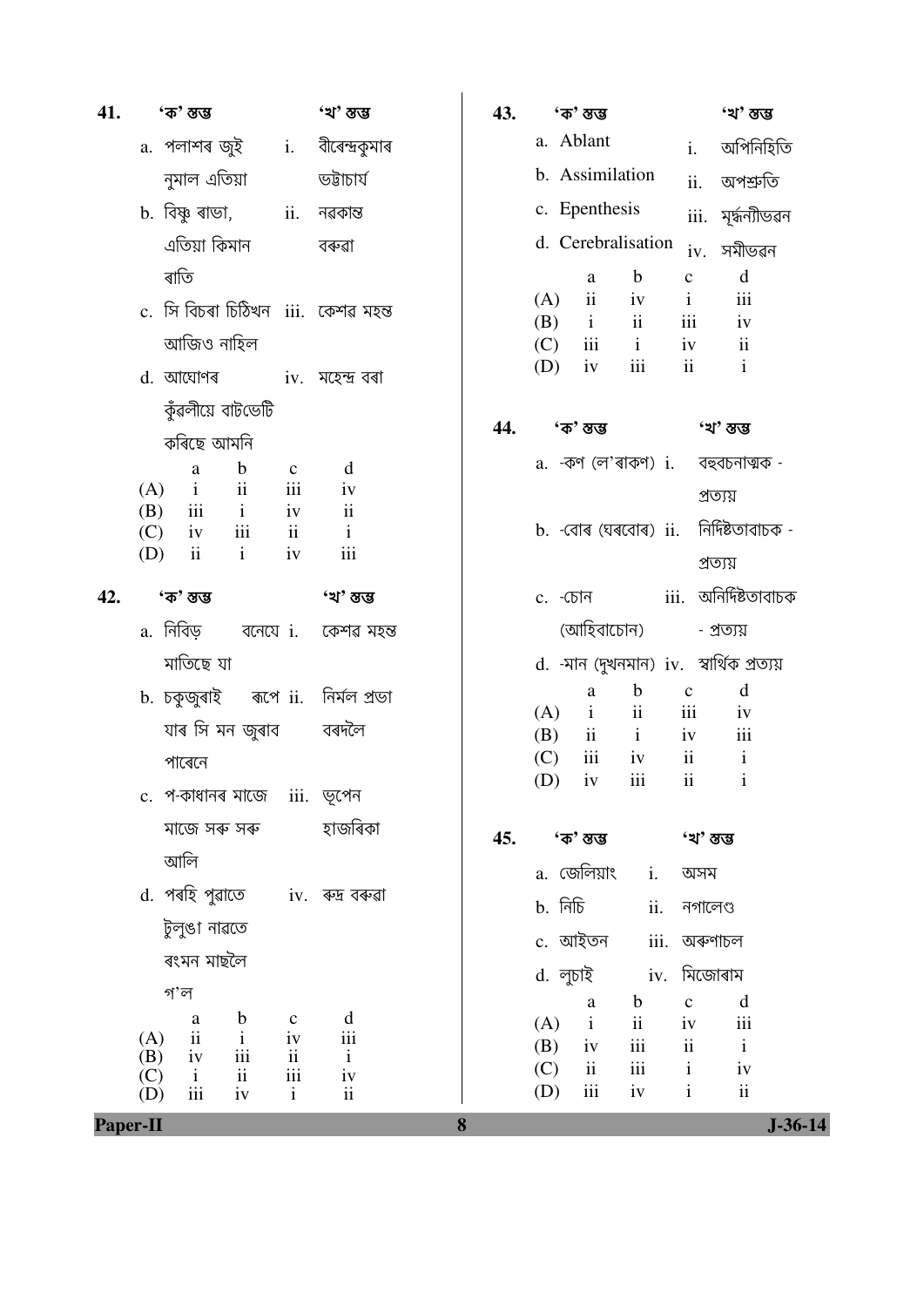তলত দিয়া কথাখিনি মনোযোগেৰে পঢ়ি তাৰ তলত দিয়া 46-ৰ পৰা 50-লৈ প্ৰশ্নকেইটাৰ শুদ্ধ উত্তৰ  $(A), (B), (C), (D)$  ৰ মাজৰ পৰা বাছি উলিওৱা:

সাধাৰণতে সংস্কৃতি বুলিলে সুকুমাৰ কলাকে বুজায় আৰু বিশেষভাৱে তাকে বুজাবলৈ 'সংস্কৃতি' শব্দৰ ব্যৱহাৰ কৰা হয় । কিন্তু দৰাচলতে সংস্কৃতিয়ে সমস্ত মানুহৰ চিন্তা আৰু কৰ্ম্মক সামৰি ধৰিছে । মানুহৰ চিন্তাশক্তি আৰু কৰ্ম্মশক্তি সীমাবদ্ধ । তাৰ উপৰিও মানুহৰ বেলেগ বেলেগ স্বভাৱ আৰু মনোভঙ্গী, ৰুচি ইত্যাদি সুকীয়া; ইয়াৰ বাবেই গুণ স্বভাৱ আৰু ভবা আৰু কৰাৰ ক্ষমতা অনুযায়ী বেলেগ বেলেগ ব্যক্তিয়ে আৰু বেলেগ বেলেগ সমষ্টিয়ে সমাজৰ চিন্তাৰ ৰাজ্যত আৰু কৰ্ম্মৰ ৰাজ্যত বেলেগ বেলেগ কাম কৰি যায় । ইয়েই কৰ্ম্ম বিভাগ (division of labour) আৰু চিন্তা বিভাগ (division of thinking) সৃষ্টি কৰিছে । বহুসময়ত মানহে পাৰস্পৰিক সম্বন্ধ আৰু অবিভাজ্য এটা জাতীয় জীৱনৰ যে সেইবোৰ বিভাগহে তাক পাহৰি যায় আৰু প্ৰায় উপলব্ধি কৰিব নোৱৰা হয় বা নোৱাৰেই । কিন্তু আজি সঁচাকৈয়ে মানৱ জাতি আহি এটা সভ্যতা সংস্কতিৰ অতি ওখ স্তৰত উঠিছেহি, তেন্তে নিজৰ শক্তিৰ আৰু গুণৰ সীমাৱদ্ধতাৰ বাবে যদিও এটা বিশেষ কামত তেওঁ নিয়োজিত হয় আৰু তাৰ বিশেষজ্ঞও হয়, তথাপিও যে সেই খণ্ড চিন্তা বা কৰ্ম্ম এটা সম্পূৰ্ণ বস্তুৰ পৰিপূৰক বা অনুপূৰক হিচাবেহে হৈছে তাক সম্পূৰ্ণৰূপে উপলব্ধি কৰি সেইদৰে জাগত হৈ থাকিব লাগিব । যেনেকৈ বিশ্বকবিয়ে নিখিল বিশ্বপ্ৰাণৰ সৈতে নিজকে একে বুলি উপলব্ধি কৰে - তেওঁৰ সকলো কৰ্ম্ম আৰু চিন্তা

সেই বিৰাট প্ৰাণৰ এটা ক্ষদ্ৰ অংশ হিচাপে কৰি এই বিৰাট সৃষ্টিত তেওঁৰ সেইখিনি দান বুলি ভাবে, সেইদৰে আজিৰ নাগৰিকেও সমাজৰ সম্বন্ধত নিজৰ বিশিষ্টতা ভালকৈ বুজি ল'ব লাগিব । তেতিয়া হ'লেই মানুহৰ গোটেই জীৱনটোৱেই যে এটা সাংস্কৃতিক অভিযান তাক উপলব্ধি কৰিব পাৰিব । মানুহটো হৈছে এটা সাংস্কৃতিক জীৱ । মানুহৰ ক্ৰমবিকাশৰ বুৰঞ্জী হৈছে মানুহৰ সংস্কৃতিৰ আৰু বৈপ্লৱিক ৰূপান্তৰৰ বুৰঞ্জী । মানৱ সংস্কৃতিৰ দুটা ভাগ । এটা হৈছে অন্তৰ ভাগ আৰু এটা হৈছে বহিৰ্ভাগ । অন্তৰ ভাগৰ প্ৰকাশ হয় আধ্যাত্মিক উপলব্ধিত, মানসিক উৎকৰ্ষণত, মনৰ গুণবোৰৰ বিকাশ আৰু তাৰ পূৰ্ণতা হয় এই সকলোবোৰৰ মন্থনত পোৱা জ্ঞানত । বৰ্হিসংস্কৃতি প্ৰকাশ পায় বাস্তৱ (material) জীৱনৰ চিন্তা আৰু কৰ্ম্মৰ যোগেদি, যাক আৱশ্যকীয়তা আৰু সৌন্দৰ্য্য সাধনৰ ফালৰপৰা কৰা যায় । বাস্তৱ সংস্কৃতিৰ প্ৰধান আলম বা অৱলম্বন আৰু মাধ্যম হৈছে আৰ্থিক বা সাম্পদিক প্ৰচেষ্টাঅৰ্থনীতি । সেই কাৰণে বান্তৱিক সংস্কৃতি প্ৰকাশৰ বাহনটো অৰ্থনীতি হোৱাত কেৱল মানৱ জীৱনৰ বাস্তৱিক সাম্পদিক প্ৰকাশটো অকলে চালে মানুহটোক এটা অৰ্থনৈতিক জীৱ (man is an economic being) বুলি ক'লেও ক'ব পাৰি । মানহৰ সংজ্ঞা সেইটোৱেই সম্পূৰ্ণ কৰিব নোৱাৰে । মোৰ চিন্তাৰে আৰু মোৰ উপলব্ধিৰে মই কওঁ আৰু সম্পূর্ণৰূপে কোনো দ্বিধা সন্দেহ নথকাকৈ পতিয়ন গৈছোঁ যে মানুহ এটা সাংস্কৃতিক জীৱ । অৱশ্যে বাস্তৱিক সংস্কৃতি প্ৰকাশৰ প্ৰধান অৱলম্বন যে অৰ্থনীতি, তাত কোনো সন্দেহ নাই । আনকি অন্তৰ

 $J - 36 - 14$ 

9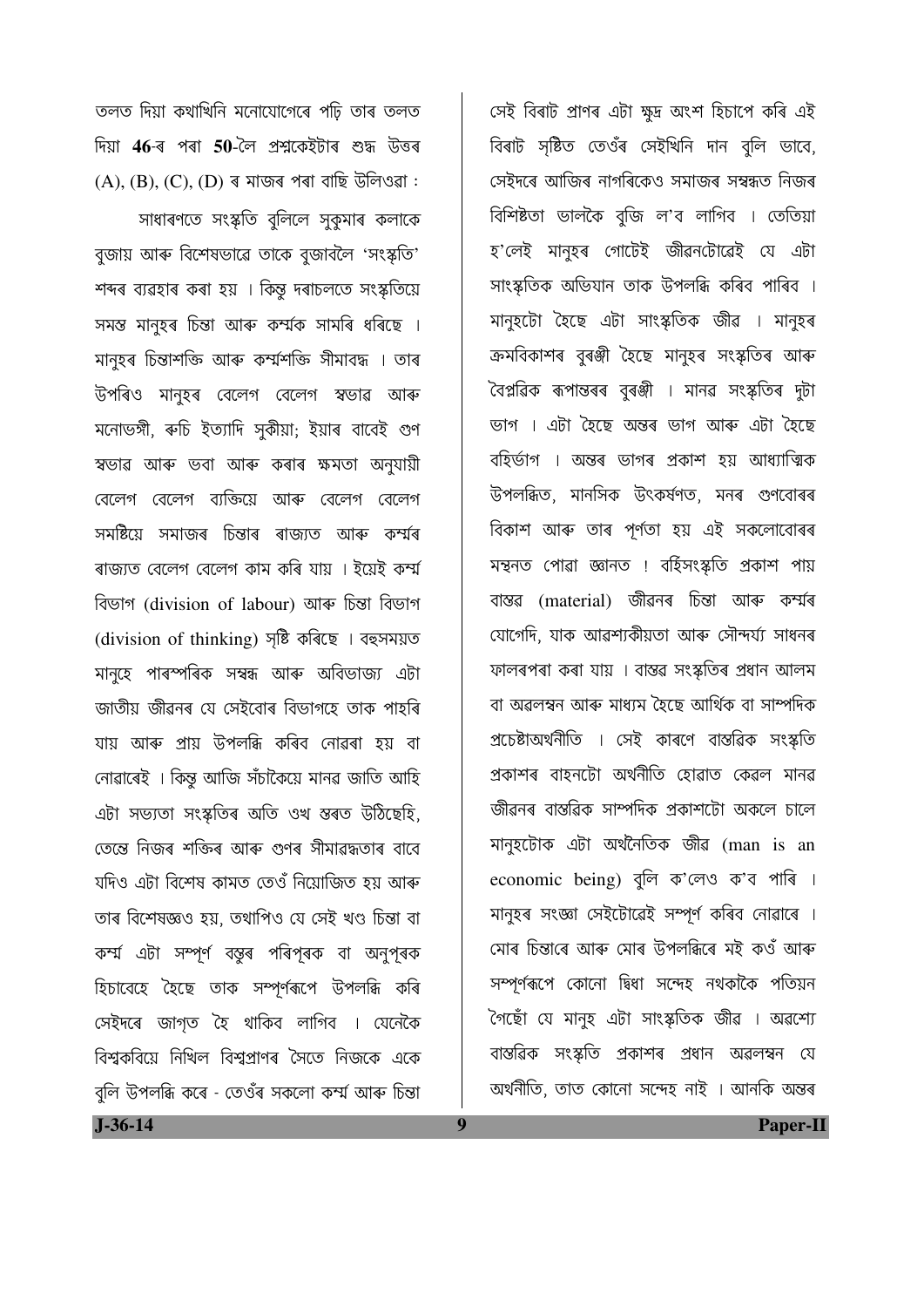সংস্কৃতিৰো আকৌ এক হিচাপে গুৰিতে অৰ্থনীতি । আপুনি যি মনটোৰে আত্মিক মানসিক বিকাশ কৰি অন্তৰ সংস্কৃতি সৃষ্টি কৰিব-তাৰ বাবে আপোনাৰ দেহাটো লাগিব । আত্মহত্যা কৰি কোনেও বিকাশ লাভ কৰিব নোৱাৰে । মন আৰু আত্মাক সংস্কৃতিৰ যোগেদি এই সক্ষতম স্তৰলৈ নিব লাগিব । তেহে সক্ষ বিশ্বসত্তাৰ লগত লীন হ'ব পাৰিব । তাৰ বাবেই আৰু তাকে কৰিবলৈ আপোনাক দেহাটো লাগিব । কিন্তু দেহাৰ পোষক হ'ল অন্ন, ভাত । সেইবাবে অৰ্থনীতি আধ্যাত্মিক প্ৰকাশ বা উন্নতিৰো গুৰিতেই । সংস্কৃতিৰ প্ৰধান অৱলম্বন হৈছে তেন্তে অৰ্থনীতি । সেই কাৰণে অৰ্থনীতিৰ বিপৰ্যয় হ'লে দেশৰ সংস্কৃতিৰ নানা সৌন্দৰ্য্যমণ্ডিত বৰঘৰটো ভাগি পৰি যাব । সেইদৰেই আকৌ সংস্কৃতিৰ অন্তৰ ভাগৰ কোনো বিভাগত কেৰোণ লাগিলে তাৰ প্ৰতিক্ৰিয়া অৰ্থনীতিত পৰি মানৱৰ সভ্যতা সংস্কৃতিৰ বিপদ ঘটায় । নৈতিকতা অন্তৰ সংস্কৃতিৰ বন্ধু-তাৰ বাস্তৱ সংস্কৃতিৰ ওপৰত প্ৰভাৱ আছে । ধৰক, ৱহ্মপুত্ৰৰ ওপৰত এখন দলং দিয়াৰ বাবে দহ কোটি টকা দিয়া হ'ল । সেই টকাৰ ঠিক হিচাপ মতে কৰিলে দলংখন মজবৃত হ'ব, ভাল হ'ব । যদি অন্তৰ সংস্কৃতি ভ্ৰষ্ট হোৱা দুৰ্নীতিপৰায়ণ ঠিকাদাৰে আৰু চৰকাৰৰ সেই বিষয়ৰ দায়িত্বত থকা মানুহজনে পাঁচকোটি টকা খাই বাকী পাঁচ কোটি টকাৰে দলংখন নিশকতীয়াকৈ কৰে, তেন্তে ৰেলখন যাওঁতেও সকলো ভাগি পৰিব । তেন্তে দলংখন বেয়া হৈ গৈ লোকচান হোৱাত অন্তৰ সংস্কতিৰ বিকৃতিৰ ফলত জাতীয় অৰ্থনীতিত আঘাত পৰিল ।

- **46.** সংস্কৃতি বুলিলে সুকুমাৰ কলাকে বুজায় । ই সকলো মানুহৰ চিন্তা আৰু কৰ্মক সামৰি ধৰিছে । কিয়নো –
	- (A) সুকুমাৰ কলাই মানুহৰ অভিব্যক্তিৰ প্ৰতিফলন ঘটায়, মানুহৰ চিন্তাশক্তি আৰু কৰ্মশক্তি সুকীয়া সুকীয়া যদিও প্ৰত্যেক মানুহৰ স্বভাৱ আৰু ৰুচি-অভিৰুচিও সুকীয়া বাবে সংস্কৃতি সুকীয়া ৰূপত ফুটি উঠে ।
	- সুকুমাৰ কলা অবিহনে সংস্কৃতিৰ (B) প্রতিফলন নঘটে । প্রত্যেক মানুহে নিজ নিজ পৰিবেশত গুণ, স্বভাৱ<u>,</u> ক্ষমতা অনুযায়ী বেলেগ বেলেগ কামৰ সংস্কৃতিক জীপাল কৰি তোলে ।
	- (C) সুকুমাৰ কলাকেই সংস্কৃতিৰ এক প্ৰধান অংগ হিচাপে ধৰি মানুহে নিজৰ গুণ, স্বভাৱ, চিন্তা অনুযায়ী বেলেগ বেলেগ কৰ্মৰদ্বাৰা সংস্কৃতিৰ বিকাশ ঘটাত অৰিহণা যোগায় ।
	- (D) মানুহৰ ৰুচি-অভিৰুচিৰ ভিন্নতাৰ বাবে সুকুমাৰ কলা বেলেগ বেলেগ হোৱাৰ বাবে সংস্কৃতিৰ ৰূপো বিচিত্ৰ হয় ।

**Paper-II**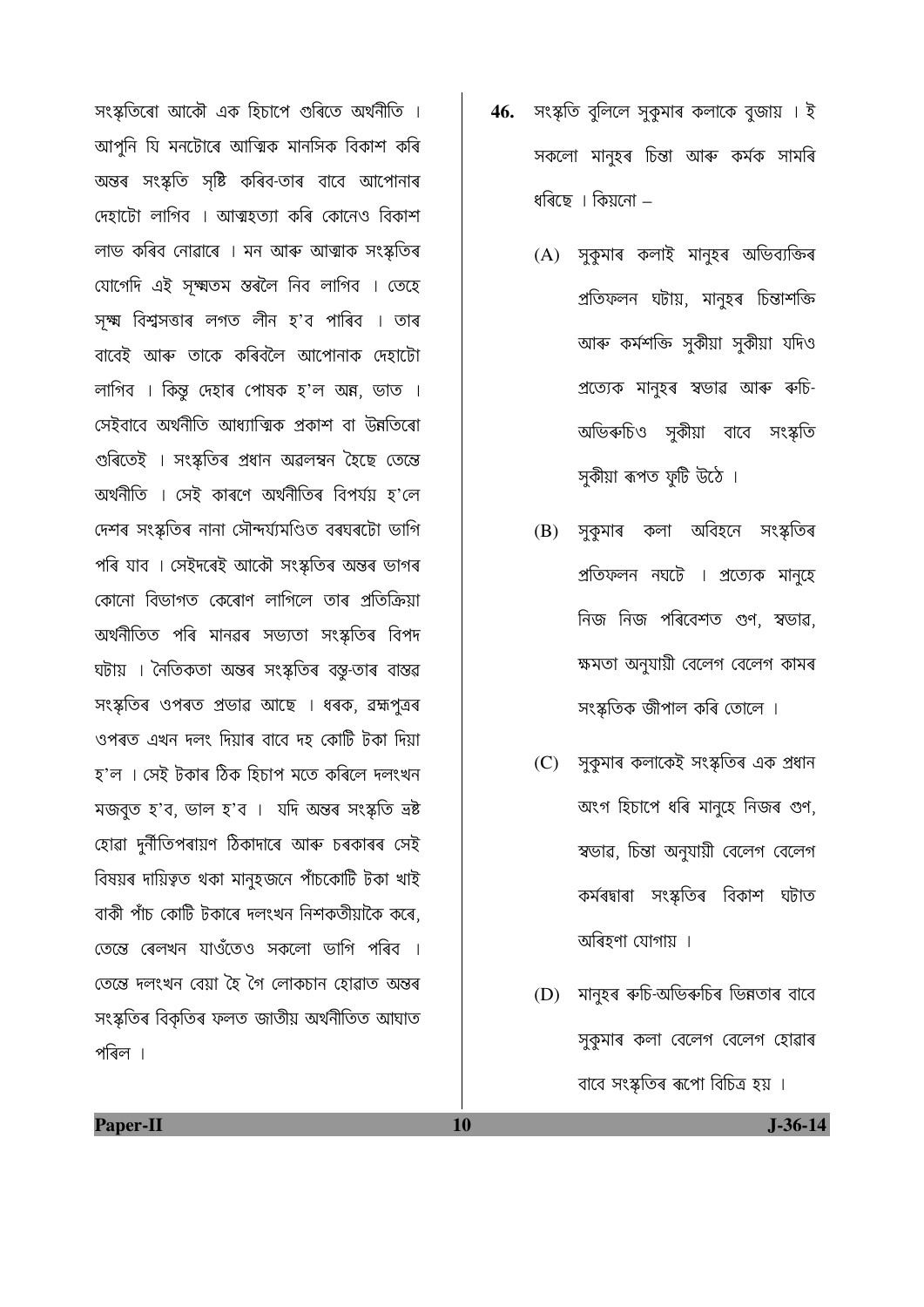- 47. আজি সঁচাকৈয়ে মানৱ জাতি আহি এটা সভ্যতা-সংস্কৃতিৰ অতি উচ্চ স্তৰত উপনীত হৈছে । কিয়নো –
	- (A) মানুহে ক্ষুদ্ৰ কৰ্ম অথবা চিন্তাৰ জৰিয়তে যি কাম কৰিছে সেই কামক পৰিপূৰক আৰু অনুপূৰক হিচাপেহে দিছে বুলি স্বীকাৰ কৰিছে ।
	- মানুহে কৰা কামবোৰক কামৰ এটা (B) খন্ড বা কৰ্মৰ অংশবুলি উপলব্ধি কৰিব পৰা নাই ।
	- (C) মানুহে কৰ্ম আৰু চিন্তাৰ জৰিয়তে যি এটা ক্ষুদ্ৰ কাম কৰিছে সেই কৰ্মৰ সফলক এটা মহৎ দানবলি সমাজে শ্বীকাৰ কৰি লৈছে ।
	- (D) মানহে সকলো কৰ্ম আৰু চিন্তাক এটা বৃহৎ কৰ্মৰ ক্ষুদ্ৰ অংশ হিচাপে লৈছে আৰু তাক মহৎ অৱদান বুলি ভাবি ৈছে ।
- মন আৰু আত্মাক সংস্কৃতিৰ যোগেদি সক্ষ্মতম 48. অৱস্থালৈ নিব পাৰি; এই সক্ষতম অৱস্থাটো কি ?
	- (A) আত্মিক মানসিক বিকাশ
	- (B) আধ্যাত্মিক উপলব্ধি
	- (C) মানসিক উৎকর্ষ সাধন
	- (D) অৰ্থনীতিৰ আধ্যাত্মিক বিকাশ
- অন্তৰ সংস্কতি কেনেদৰে প্ৰকাশ পায় ? 49.
	- মানুহৰ আধ্যাত্মিক আৰু মানসিক  $(A)$ উৎকৰ্ষই লগতে মনৰ ভিতৰত থকা গুণবোৰৰ বহি:প্ৰকাশ ঘটিলে অন্তৰ সংস্কৃতিৰ প্ৰকাশ ঘটে ।
	- মানুহৰ আধ্যাত্মিক আৰু মানসিক  $(B)$ উৎকৰ্ষৰ লগতে মনৰ গুণবোৰে পূৰ্ণতা পালেই অন্তৰ সংস্কৃতিৰ প্ৰকাশ ঘটে ।
	- মানুহৰ আধ্যাত্মিক আৰু মানসিক  $(C)$ উৎকৰ্ষৰ পূর্ণতা পালেই অন্তৰ সংস্কৃতিৰ প্ৰকাশ ঘটে ।
	- মানহৰ আধ্যাত্মিক আৰু মানসিক  $(D)$ উৎকৰ্ষৰ লগতে মনত অন্তৰ্নিহিত গুণবোৰৰ পৰিপূৰ্ণ বিকাশত অন্তৰ সংস্কৃতিৰ প্ৰকাশ ঘটে ।
- সংস্কতিৰ প্ৰধান অৱলম্বন হৈছে অৰ্থনীতি 50. কাৰণ –
	- (A) অৰ্থনীতিয়ে সংস্কৃতিৰ অন্তৰভাগত কেৰোণৰ সৃষ্টি কৰে ।
	- (B) অৰ্থনীতিৰ প্ৰতিক্ৰিয়াই মানৱ সভ্যতা সংস্কৃতিত বিপয়্য়ে ঘটায় ।
	- অৰ্থনীতিৰ বিপৰ্য্যয়ে সংস্কৃতিৰ বৰঘৰ  $(C)$ ভাঙি পেলায় ।
	- (D) অর্থনীতিয়ে সংস্কৃতিৰ আধ্যাত্মিক প্ৰকাশ আৰু উন্নতিত বাধাৰ সষ্টি কৰে ।

 $J - 36 - 14$ 

## Paper-II